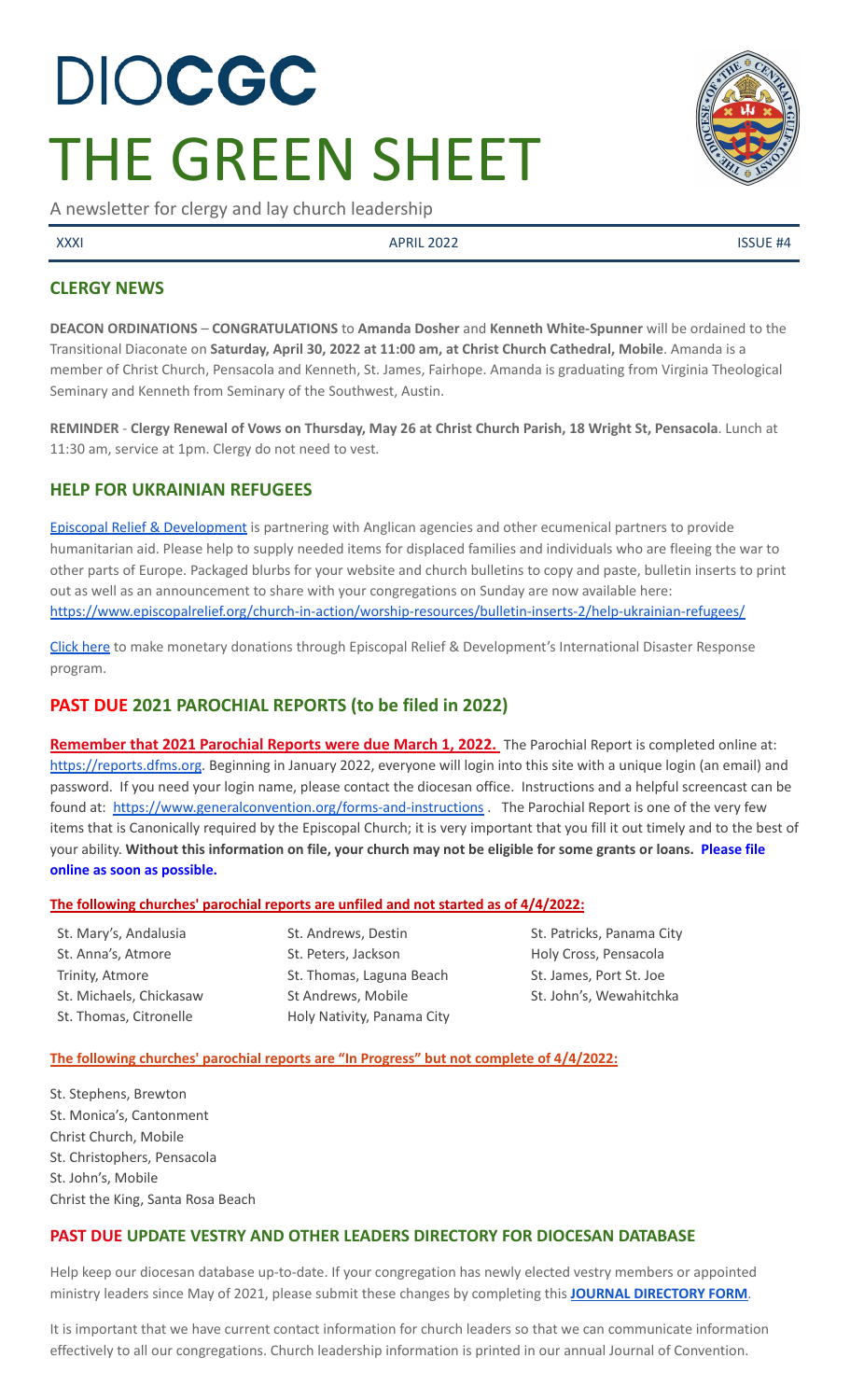## **NEW GOOD FRIDAY OFFERING**

Celebrating 100 years of Episcopal Church gifts to Jerusalem and the Middle East, [Presiding](https://www.episcopalchurch.org/publicaffairs/presiding-bishop-michael-curry-calls-for-100th-anniversary-good-friday-offering/?wkey=bHdlYmJAZXBpc2NvcGFsY2h1cmNoLm9yZw==&foreign_data=mailchimp_campaign_id%3A25dd1ee88a) Bishop Michael Curry invites bishops, congregations, and supporters to participate in the centenary Good Friday Offering.

The Office of Global Partnerships offers [downloadable](https://www.episcopalchurch.org/ministries/global-partnerships/good-friday-offering-resources/) resources about the Good Friday Offering, including bulletin covers, inserts, and posters. In honor of the 100th anniversary, a series of historical writeups and images by decade are being shared weekly [online](https://www.episcopalchurch.org/good-friday-offering/gfo-history/) and on social media, and a celebratory event will be held at the 80th General Convention in Baltimore, Maryland, this summer.

#### MORE [DETAILS](https://www.episcopalchurch.org/good-friday-offering/?mc_cid=25dd1ee88a&mc_eid=UNIQID)

#### **NEW BECKWITH SUNDAY IS APRIL 24**

Each year on the last Sunday of April, we invite all congregations across the diocese to celebrate the mission and ministry of Camp Beckwith! Wear your Beckwith apparel to show your support. Worship materials, including the Beckwith Creed and Prayers of the People, are available on the Beckwith website: <http://www.beckwithal.com/beckwith-sunday.html>

#### **NEW SENIOR WARDEN DAY ON MAY 14**

All senior wardens are invited to the annual Senior Warden Day on Saturday, May 14, at St. Christopher's Episcopal Church (3200 N 12th Ave, Pensacola, FL) from 11am to 2pm. Lunch provided. More details and registration will be emailed soon. [Please](https://docs.google.com/document/d/1sxGGyPkQCNu1qcla70z10yYKdfVyClza-2lteQKwd60/edit?usp=sharing) check this list to make sure we have your church's current senior warden name and contact information. Send changes to [jenn@diocgc.org.](mailto:jenn@diocgc.org)

## **MISSIONS OF OUTREACH AND JUSTICE PRAYER CYCLE**

Introducing a NEW cycle of prayer! Missions of Outreach and Justice Prayer Cycle is intended to make it easier for us to lift up those doing the work of restoration and healing through ministries and partnerships that promote outreach, mercy and justice. In these prayers we seek to support those ministering and those receiving care.

Petitions are offered in coordination with the **[Diocesan](http://www.diocgc.org/cycle-of-prayer) Cycle of Prayer** for our churches, commissions and agencies.

If you would like to add or amend information about your parish's outreach and advocacy activities, please contact The Rev. Lydia Knizley Johnson, Missioner for Development and Evangelism at **lydia@diocgc.org**.

## **NEW INFO CHANGES TO THE ONLINE SAFEGUARDING / RISK MANAGEMENT SYSTEM**

Our Safeguarding system has migrated to a new platform. You can find links and guidelines on the diocesan website at: <https://www.diocgc.org/administrative-resources> The name of this program changed from "Armatus'' to "Praesidium Academy." Each church must identify church Administrators; Admin's can be added to the system by contacting the Diocesan Office. These Admins will add their church members to the Academy system and generate "invitations" to those needing to take Safeguarding modules.

#### **To Sign Up for new Safeguarding system:**

- 1. E-mail the Safeguarding Online Administrator assigned to your parish.
- 2. Your designated church Administrator will facilitate your access Praesidium Academy by generating an "invitation e-mail" which will be sent to you from donotreply@praesidiuminc.com.
- 3. Fill in the required information (including your desired password).
- 4. Click Accept Invite.
- 5. You will be redirected to the login screen please log in with your e-mail address and the password you just created. 6. You can now proceed to find and complete the required modules.

If your coursework is over 4 years old, it will be considered dated/expired and may not have been moved over into your new account. If you have any questions, please contact Dwight Babcock or Mary Poss at 850-434-7337.

## **2022 LOGIN CREDENTIALS FOR TENS STEWARDSHIP MATERIALS**

*2022 password: Luke9:17 (Note: a username is no longer required.)*

We are a diocesan member of TENS, The Episcopal Network for [Stewardship.](https://www.tens.org/) With our membership comes the ability for all of our churches to use the materials advertised by TENS. They include all the printable materials and resources for an eight-week giving campaign. This year's materials combined with the ZOOM workshops in July and August will help you and your congregation navigate these new times, using technical and pastoral best practices. Please download the tools through the members portal and invite your stewardship teams to sign up for workshops.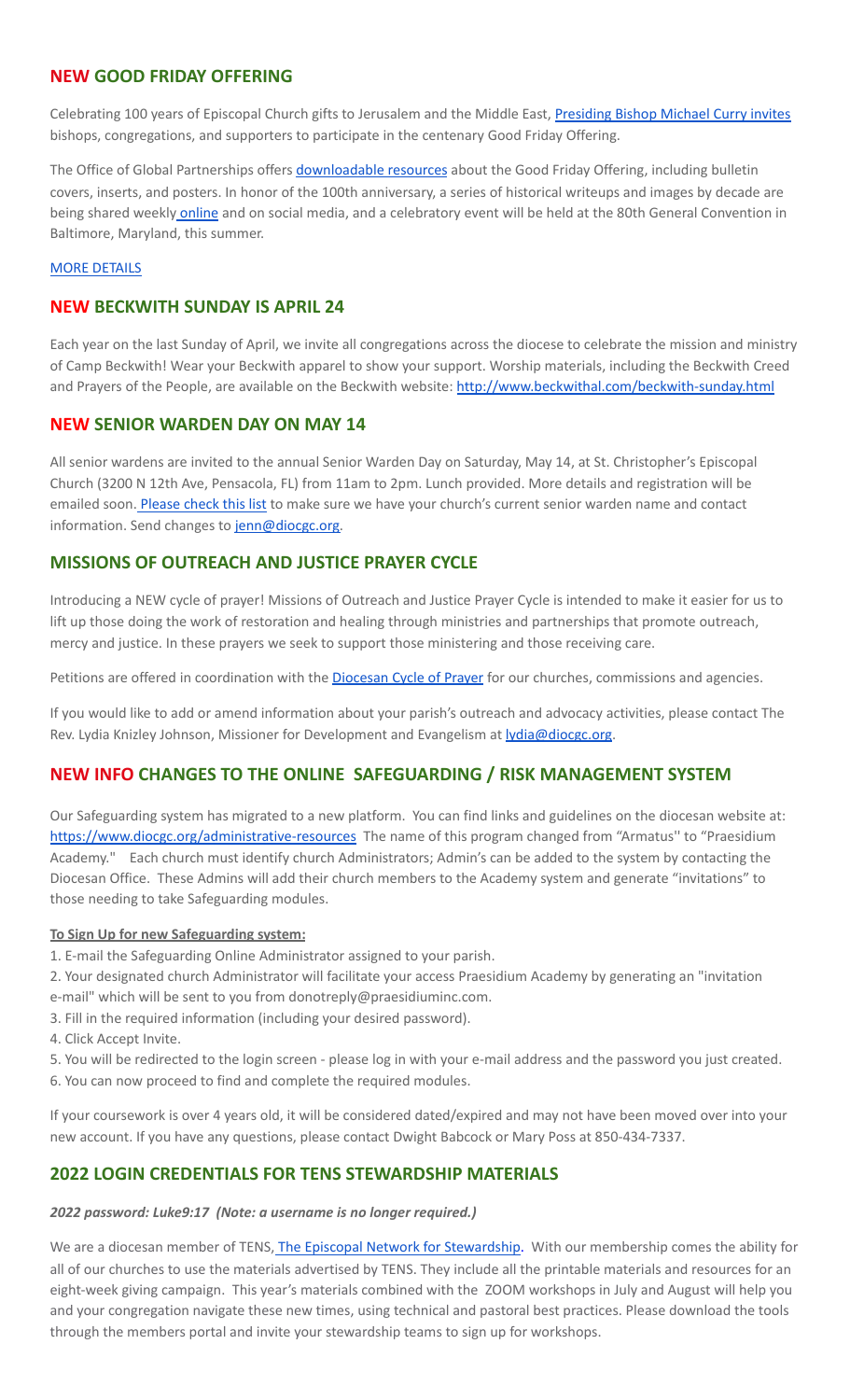The login credentials change each year for members. LOGIN at: <https://www.tens.org/annual-pledge-campaigns/every-perfect-gift-2021/>

In addition, TENS is offering several free webinars to all members. You may find those at <https://www.tens.org/webinars-events/tens-webinars/>

## **INSURANCE UPDATES**

- Please visit our website for additional insurance info:
	- [Congregational](http://www.diocgc.org/congregational-resources) Resources
	- Risk Management & Insurance Basics for Religious Organizations [\(recommended\)](https://2f23db9c-81c0-437f-88c1-0d3b99fdb03d.filesusr.com/ugd/ca270f_0fc945a39bad470191c4075c97602c08.pdf)
	- Safety and Insurance Handbook for Churches [\(recommended\)](https://2f23db9c-81c0-437f-88c1-0d3b99fdb03d.filesusr.com/ugd/4525a9_6b89020a60b040f49e2f7feb44b56873.pdf)

#### **REMINDERS:**

As noted earlier, your annual church financial audit was due to the diocesan office by September 1 (per Canons). We fully understand if you are delayed due to COVID closure/distancing difficulties. We ask that you notify Kim or Dwight to provide a status of when you plan to complete your audit. Thank you to those churches that have completed your audit or checked in with us. Remember that without a current Audit on file, you might not be approved to take out a church loan or conduct a property transaction.

## **CONGREGATIONS IN TRANSITION (as of 4/1/2022)**

| Andalusia, St. Mary's               | Interim in place - profile on parish website; receiving names |
|-------------------------------------|---------------------------------------------------------------|
| Gulf Breeze, St. Francis            | Interim in place - profile on parish website; call pending    |
| Magnolia Springs, St. Paul's Chapel | Interim in place - profile on parish website; receiving names |
| Niceville, St. Jude's               | Interim in place - profile on parish website; receiving names |

**Please do not contact the openings directly.** For information, please contact: The Rev. Massey Gentry, Canon to the Ordinary, at [mgfairhope@gmail.com](mailto:mgfairhope@gmail.com) or (251) 459-4169.

#### **JOB POSTINGS** Submit a job [posting](https://www.emailmeform.com/builder/form/0cZqC653GdH24p01aWQDfUh)

**No listing at this time.**

## **LINK TO SUBSCRIBE TO DIOCESAN EMAIL LIST**

We would be so grateful if you would consider adding the link below to your regular church communications and on your websites so that members can subscribe and stay connected to news from around the diocese. Thank you! **[SUBSCRIBE](https://visitor.r20.constantcontact.com/manage/optin?v=001ytzJgXCdPi7CMeRPYjkgWfph8ra8dQJmJ_jgoEJDuFPyjC3HarXiwlhH4JN80K9kNItCddcGgXt-VrglBC4Vvq3YhpG1ym5vnWRlozzk8WJwXJycFplGhx-zzZ96rxkiXY6YLv6vWkWPagBVarHUDKt3SmSUagqj) TO DIOCESAN [COMMUNICATIONS](https://visitor.r20.constantcontact.com/manage/optin?v=001ytzJgXCdPi7CMeRPYjkgWfph8ra8dQJmJ_jgoEJDuFPyjC3HarXiwlhH4JN80K9kNItCddcGgXt-VrglBC4Vvq3YhpG1ym5vnWRlozzk8WJwXJycFplGhx-zzZ96rxkiXY6YLv6vWkWPagBVarHUDKt3SmSUagqj) or Text DIOCGC to 22828.**

## **MUSIC LICENSING**

If your church offers music during services, it is important to follow all copyright guidelines, which include maintaining a license to perform, broadcast, or print copyrighted music. Review your church's licensing agreements, and be sure to add the streaming option if you are broadcasting services online. Recommended licensing companies include One [License](https://onelicense.net/), Christian Copyright Licensing [International\(](https://us.ccli.com/)CCLI), Christian [Copyright](https://christiancopyrightsolutions.com/) Solutions.

## **LEARN - PRAY - ACT RESOURCES**

As a recommitment to our work of Becoming Beloved Community, the Commission on Racial Justice & Reconciliation gathered resources for us to do this work. You can find the resources at [www.diocgc.org/learn-pray-act.](http://www.diocgcorg/learn-pray-act)

## **CYCLES OF PRAYER FOR DIOCESE AND PRISON MINISTRY**

Congregations are asked to include both our Diocesan Cycle of Prayer and our Prison Ministry Cycle of Prayer in their Prayers of the People, newsletters, and/or bulletins. Both are available at [www.diocgc.org/cycle-of-prayer](http://www.diocgc.org/cycle-of-prayer).

## **COMMUNICATIONS QUICK LINKS**

Submit an article for [publication](http://www.emailmeform.com/builder/form/XqOP984Ae60c8m6ynr) Submit a [church/community](http://www.emailmeform.com/builder/form/eOM4Bb6VTb78y20Wrapf8) event Submit a job [posting](https://www.emailmeform.com/builder/form/0cZqC653GdH24p01aWQDfUh)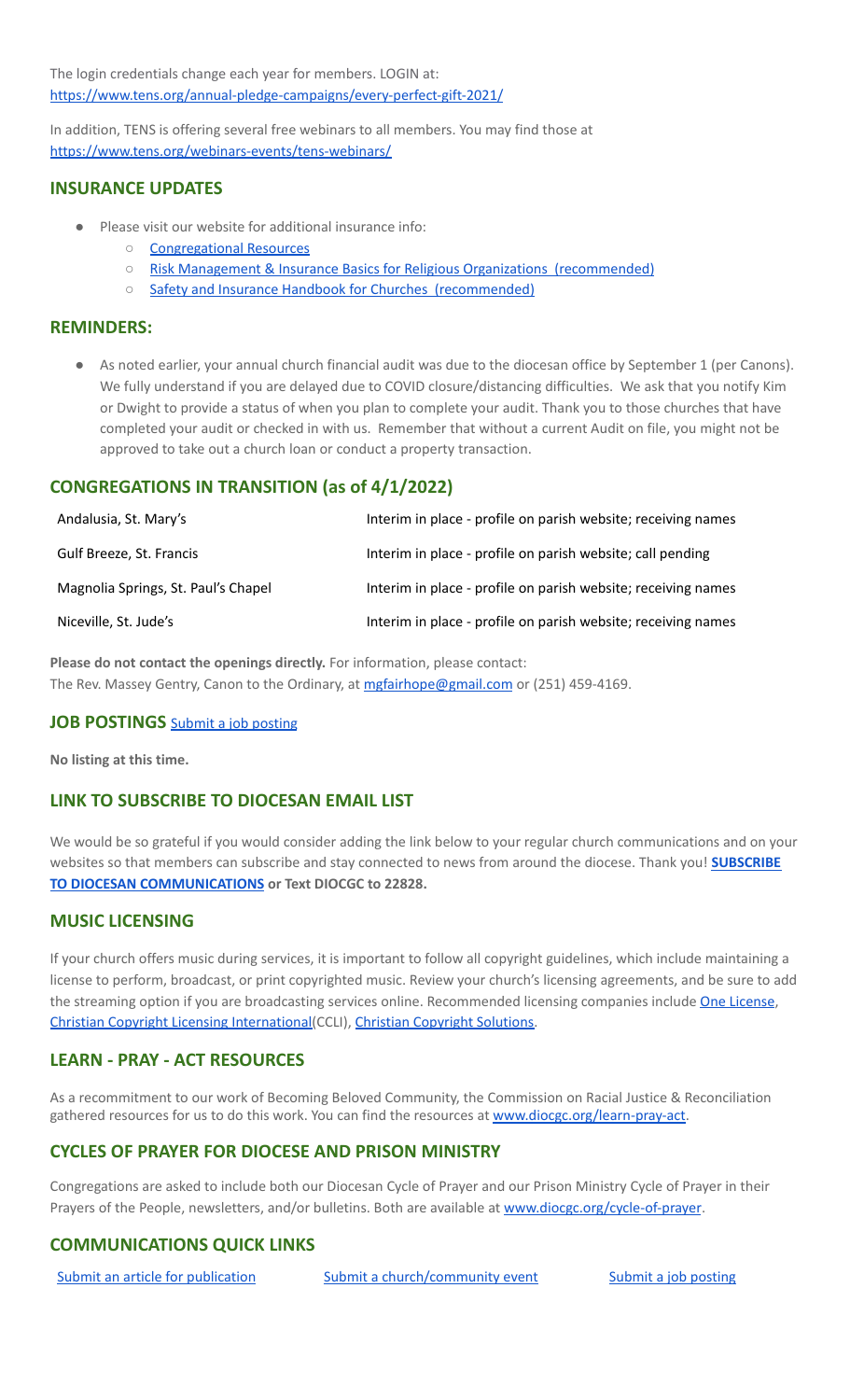## **UPCOMING DIOCESAN EVENTS**

| <b>WHAT</b>                                | <b>WHEN</b> | <b>WHERE</b>                                        |  |
|--------------------------------------------|-------------|-----------------------------------------------------|--|
| Service of Repentance for Racial Injustice | Apr 2       | Christ Church Cathedral, Mobile<br><b>DETAILS</b>   |  |
| Cursillo - R&R and Ultreya                 | Apr 2       | St. Simon's, Fort Walton Beach<br><b>DETAILS</b>    |  |
| Daughters of the King Spring Retreat       | Apr 8-9     | <b>Beckwith</b><br><b>DETAILS</b>                   |  |
| <b>Beckwith Sunrise Easter Service</b>     | Apr 17      | <b>Beckwith</b><br><b>DETAILS</b>                   |  |
| Diocesan office closed (Easter Monday)     | Apr 18      | <b>Duvall Center closed</b>                         |  |
| Beckwith Sunday                            | Apr 24      | Diocesan-wide<br><b>DETAILS</b>                     |  |
| Ordination to the Diaconate                | Apr 30      | Christ Church Cathedral, Mobile                     |  |
| <b>Clergy Spouse Retreat</b>               | May 13-15   | <b>Beckwith</b><br><b>DETAILS</b>                   |  |
| Senior Warden Day                          | May 14      | St. Christopher's, Pensacola<br><b>DETAILS SOON</b> |  |
| Worship in the Woods                       | May 15      | Saloom Properties, Evergreen<br><b>DETAILS</b>      |  |
| Clergy Renewal of Vows                     | May 26      | Christ Church Parish, Pensacola                     |  |
| Diocesan office closed (Memorial Day)      | May 30      | <b>Duvall Center closed</b>                         |  |

Stay up-to-date on diocesan events by bookmarking our calendar: [https://www.diocgc.org/calendar-of-events.](https://www.diocgc.org/calendar-of-events)

## **2023 DIOCESAN CONVENTION**

Save the date for the 52nd Annual Diocesan Convention, February 16-18, 2023 hosted by Pensacola area churches - St. **Cyprian's, Holy Trinity, St. Monica's - location TBD.**

## **BISHOP RUSSELL'S SCHEDULE**

| <b>WHAT</b>                                   | <b>WHEN</b> | <b>WHERE</b>                    |  |
|-----------------------------------------------|-------------|---------------------------------|--|
| Service of Repentance                         | Apr 2       | Christ Church Cathedral, Mobile |  |
| Visitation                                    | Apr 3 am    | St. John's, Mobile              |  |
| Go Forward Gathering - Mobile Clergy/Vestries | Apr 3 pm    | Mobile, AL                      |  |
| <b>Wednesday Visitation</b>                   | Apr 6       | Immanuel, Bay Minette           |  |
| Daughters of the King [DOK] retreat           | Apr 8       | Beckwith                        |  |
| Palm Sunday Visitation                        | Apr 10      | Holy Trinity, Pensacola         |  |
| Easter Sunday                                 | Apr 17      | Good Shepherd, Mobile           |  |
| Visitation                                    | Apr 24      | St. Paul's, Daphne              |  |
| Province IV Bishops meeting & Synod           | Apr 25 - 29 | Camp McDowell, Nauvoo, AL       |  |
| Deacons' Ordinations [Dosher & White-Spunner] | Apr 30      | Christ Church Cathedral, Mobile |  |